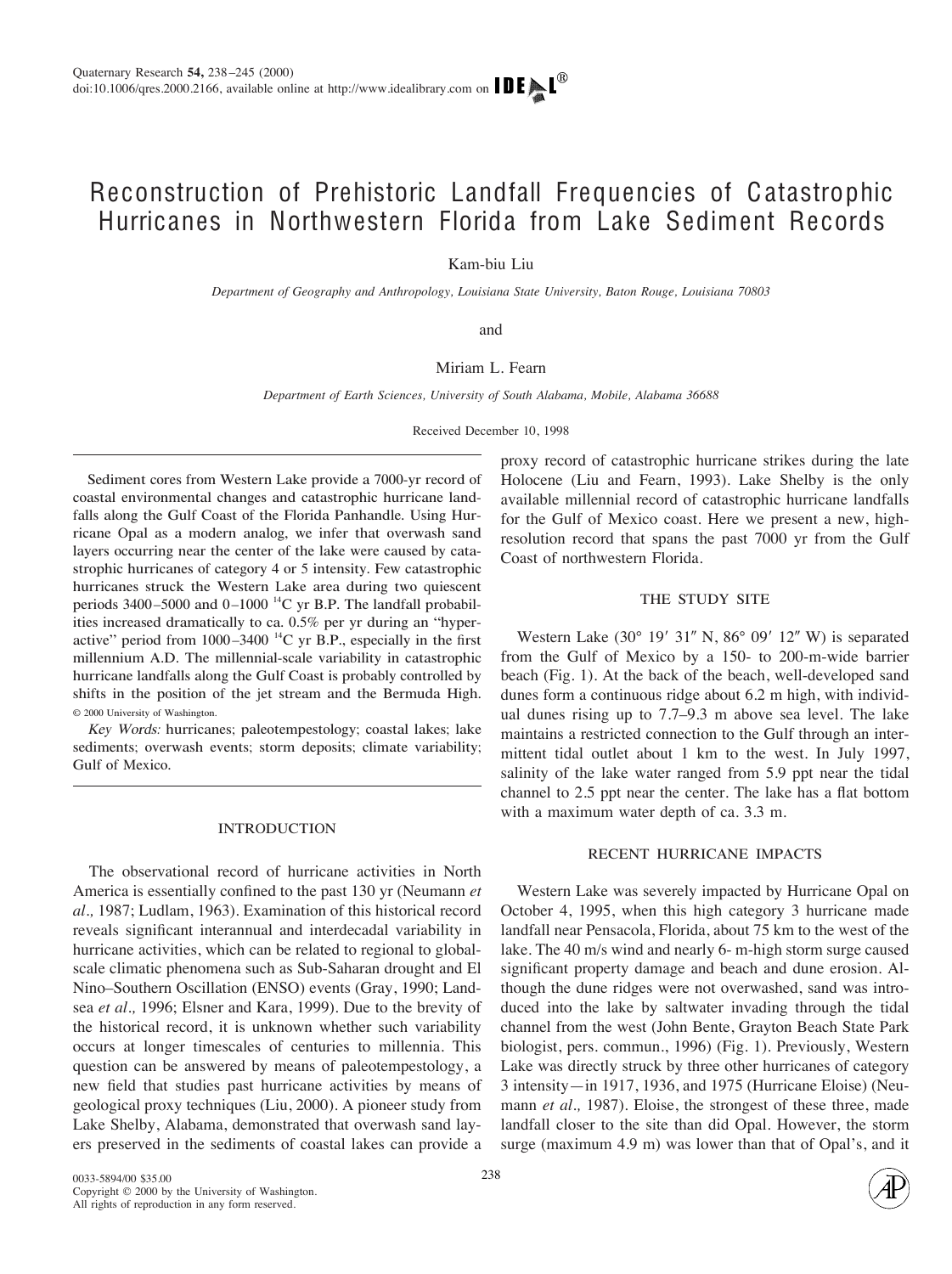TABLE 1 List of Radiocarbon Dates from Western Lake

| Core<br>No. | Depth<br>(cm)     | ${}^{14}C$ age<br>(vr B.P.) | Lab no.     | Material         |
|-------------|-------------------|-----------------------------|-------------|------------------|
|             |                   |                             |             |                  |
| 1           | $135 - 145$       | $3310 \pm$<br>80            | Beta-60240  | Organic lake mud |
| 1           | 239-249           | $3870 \pm$<br>70            | Beta-61601  | Organic lake mud |
| 1           | 316-326           | 4930 $\pm$<br>80            | Beta-60241  | Organic lake mud |
| 1           | 418-428           | $6820 \pm 120$              | Beta-60242  | Organic lake mud |
| 9           | $15 - 16^{\circ}$ | $1170 \pm 50$               | Beta-099787 | Organic lake mud |
| 9           | $36 - 37^{\circ}$ | $1210 \pm 50$               | Beta-099788 | Organic lake mud |
| 9           | $53 - 54^{\circ}$ | $1320 \pm$<br>50            | Beta-099789 | Organic lake mud |
| 9           | $61 - 62^{\circ}$ | $1410 \pm 50$               | Beta-099790 | Organic lake mud |
| 9           | $69 - 70^{\circ}$ | $1850 \pm$<br>50            | Beta-099791 | Organic lake mud |
| 14          | $19 - 20^{\circ}$ | $1170 \pm$<br>40            | Beta-103030 | Organic lake mud |

*<sup>a</sup>* AMS date.

caused only limited landward sand transport by the invading floodwater (Morton, 1976). Although no strike by a category 4 or 5 hurricane or any overwash event has occurred at Western Lake during the historic period, such catastrophic hurricanes were likely to have struck during prehistoric times, as suggested by the presence of what appears to be two lobes of overwash sand and dunes of indeterminate age on the southeastern shore of the lake (Fig. 1).

### RATIONALE AND METHODS

Coastal lakes like Western Lake or Lake Shelby are subject to overwash processes due to strikes by catastrophic hurricanes. Overwash occurs when the storm surge caused by a landfalling hurricane exceeds the height of the sand barrier (e.g., barrier beach or dune ridges). As a result of wave activity, sand is eroded from the overwashed beach or dune fields into the lake, forming an overwash fan that spreads out in the form of a sand layer on top of the finer, organic-rich sediment that normally accumulates in small, sheltered lake basins. This sand layer is thicker near the lake shore and thinner toward the center. The horizontal extent of the sand layer is affected by many complicating factors, such as hurricane intensity and storm surge height, coastal configuration, lake morphometry, abundance of sand supply, tidal height at time of landfall, angle of hurricane landfall and wind direction, and timing and duration of landfall. Assuming that the geomorphic setting remains the same for any given lake and that hurricane landfall conditions (e.g., timing, duration, angle of approach) occur randomly over time, we may infer that stronger hurricanes tend to result in higher storm surges. High storm surges, in turn, would tend to produce a thicker and more widespread overwash sand layer (Liu and Fearn, 1993, 2000). We illustrate our point with a hypothetical case in which a coastal lake was subjected to overwash events caused by land-



FIG. 1. Geomorphic setting of Western Lake showing location of 16 sediment cores used in the stratigraphic study. Contour intervals are in meters. Arrows show direction of saltwater invasion and sand transport caused by Hurricane Opal's storm surge. Two lobes of possible washover deposits and associated sand dunes on the south shore are marked A and B. (Inset) Location of Western Lake in relation to the path of Hurricane Opal. States are identified as Florida (FL), Georgia (GA), Alabama (AL), Mississippi (MS), Louisiana (LA), and Texas (TX).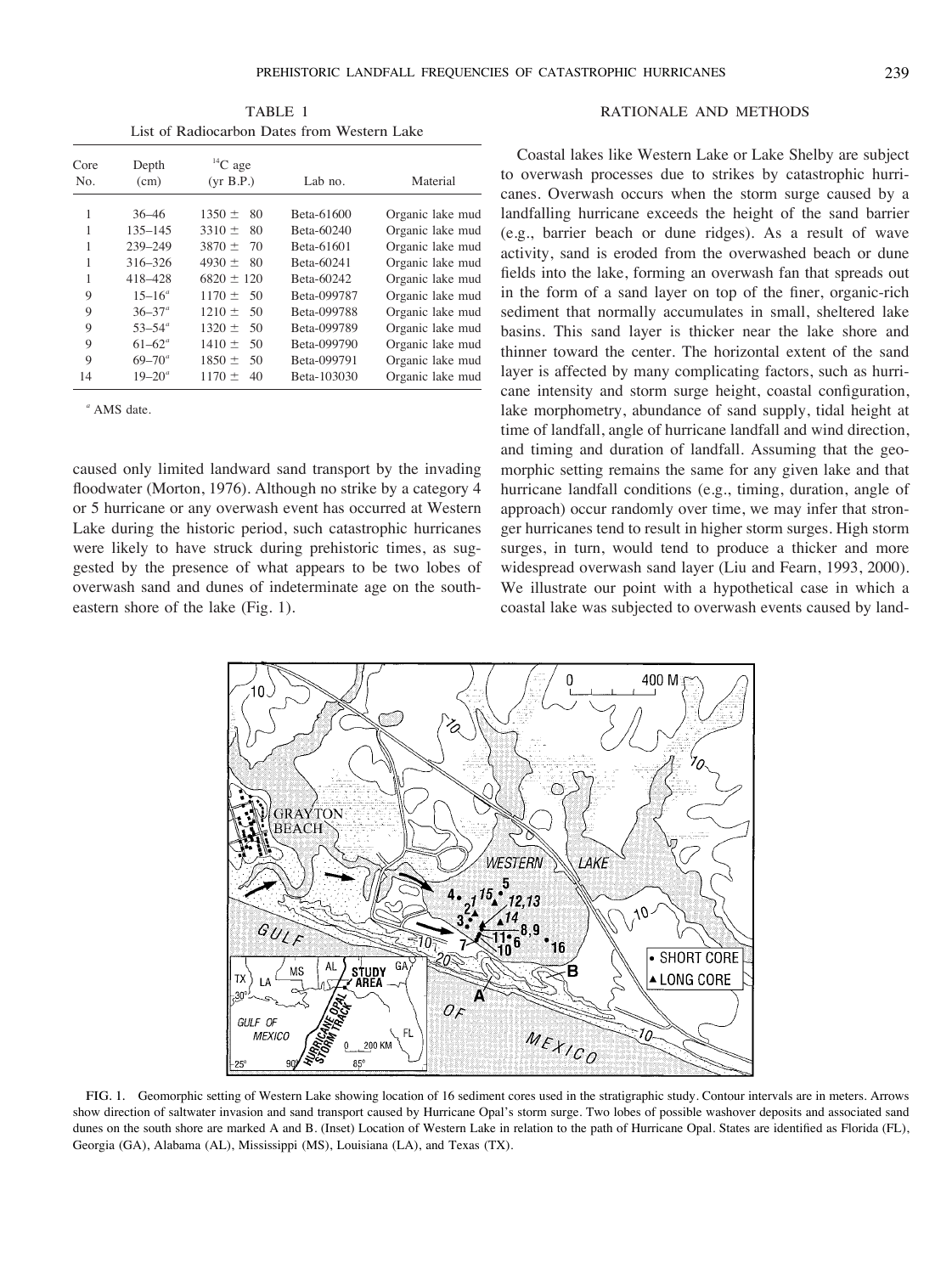FIG. 2. Hypothetical pattern of overwash sand deposition in a coastal lake situated behind a barrier beach and sand dunes (bottom). Intense hurricanes are indicated by arrows A–E. Thicknesses of the arrows are proportional to the intensity of the hurricanes according to the Saffir-Simpson scale, the latter also designated by the circled number associated with each arrow (e.g., circled 3, category 3 hurricane). Horizontal extent of each overwash sand fan is denoted by solid, dashed, or dotted lines in the lake (labeled A–E corresponding to the six hurricane strikes). Numbered black dots (1–11) represent cores taken from different parts of the lake. The number and thickness of overwash sand layers vary from one core to another (top) as a function of the varying horizontal extents and thicknesses of the overwash sand fans. See text for further explanation.

falling hurricanes of various intensities six times (A–E) during the past 3000 yr (Fig. 2). Each overwash event resulted in the deposition of a sand layer whose size and shape may vary but is generally proportional to the intensity of the hurricane and the overwash event. According to this model, cores taken closer to shore (e.g., cores 2, 3, 4, 8, 9) should contain more and thicker sand layers than cores taken farther away (e.g., cores 5, 6, 7, 11). However, cores taken next to the shoreline (e.g., core 1) likely would not resolve individual overwash events, although they probably would consist entirely of sand. Cores taken near the lake center (cores 5, 6) should contain the fewest and thinnest sand layers, because they record the impacts of only the strongest hurricanes (A, E). Cores taken at a great distance from shore (e.g., core 7) could lie beyond the limits of all sand fans and thus contain no sand layers. As the spatial extent of the sand layers varies from one event to another, cores taken from different parts of the lake, even

though they may be similar distances from the shoreline, could contain different numbers of sand layers and record different events (e.g., compare cores 2, 8, 10; cores 3 and 9; cores 5 and 11). Thus a suite of cores taken from different sites is vital for producing a complete record of past hurricane landfalls. With this understanding, the frequency, extent, thickness, and chronology of the sand layers could then be used as a proxy for reconstructing the history of hurricane strikes, provided that the sedimentological "fingerprints" of a modern hurricane of known intensity and geomorphic impact can be used as a control for comparison (Liu and Fearn, 1993, 2000).

Sixteen cores were collected from Western Lake to provide an adequate sampling network for correlating storm layers (Fig. 1). We used a piston corer consisting of a 1.5-m-long detachable clear-PVC tube fitted with a stainless steel cutting shoe at the end. Upon retrieval from the lake, the coring tube containing the sediment was held upright and sealed with rubber stoppers at both ends to minimize disturbance during transportation. Cores 1–6 were collected in 1992 prior to Opal, and cores 7–16 were collected in 1996 after Opal. Core 1, collected ca. 100 m from the south shore, was studied intensively to produce a millennial history of catastrophic hurricane landfalls for Western Lake.

The cores were sampled continuously at 1-cm intervals. Samples were heated at 105° and 550°C to determine their water and organic matter contents, respectively (Dean, 1974). All age estimates for the sediment stratigraphies are based on linear interpolation between radiocarbon dates (Table 1).

# SEDIMENT STRATIGRAPHIES

Of the 10 cores taken after Opal, only core 11 contains a distinct sand layer that may be attributed to the Opal strike (Fig. 3). This short core was taken at a site only 20 m away from the south shore (Fig. 1) at a water depth of 2.5 m. The sand layer is 1.5-cm-thick and immediately overlies organic lake mud that contains 5–10% organic matter and little or no sand (Fig. 4). The layer is composed of coarse, white sand similar to that found on the beaches and low dunes immediately fringing the lake. Since Opal's storm surge did not overwash the dune ridge, the sand must have been deposited by floodwater that invaded through the tidal channel and eroded the base of the dunes and beaches along the south shore (Fig. 1).

Stratigraphic data from other cores confirm that the Opal sand layer is confined to a narrow belt along the south shore. Short cores (cores 7 and 10) taken in shallower water and closer to shore than core 11 contain only sand. Apparently the storm deposits from Opal and previous hurricanes are too thick at these sites and the water is too shallow for organic lake mud to accumulate. Cores taken farther away from the south shore (cores 8 –9, 12–16) contain predominantly organic lake mud with intercalating sand layers, but no sand layer occurs at the core top that can be attributed to Opal (Fig. 3).

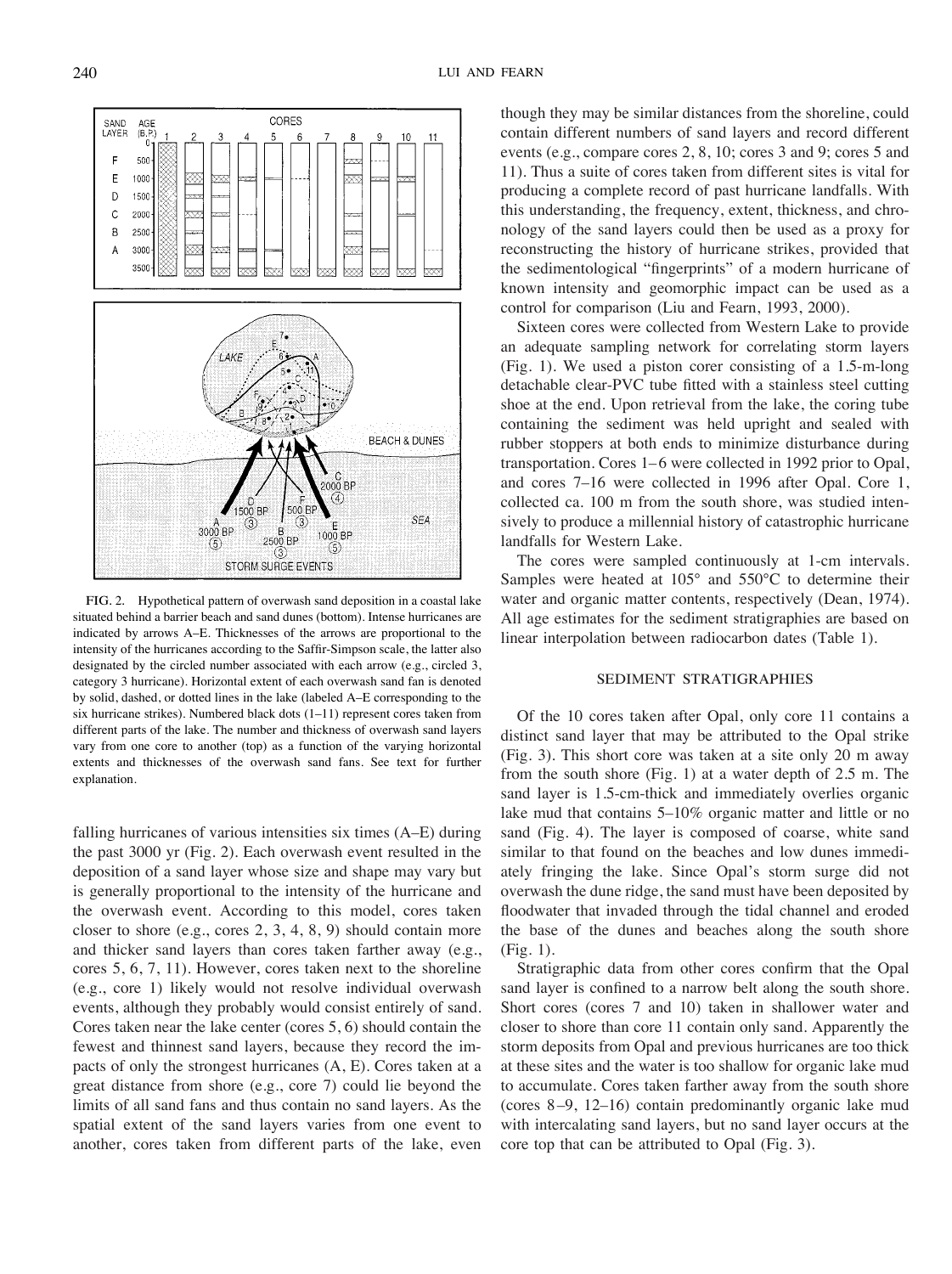

FIG. 3. Sediment stratigraphy for cores 11, 9, 1, 14, and 15, arranged from left to right according to increasing distance from the south shore (bottom, not to scale). The Hurricane Opal sand layer (arrow) is present only in core 11, a core taken nearest to shore. Radiocarbon dates are uncalibrated  ${}^{14}C$  ages in years before present (yr B.P.).

The pre-Opal sand layers in these cores (e.g., cores 9, 1, 14, 15) range from a few millimeters to over 10 cm in thickness, but most are a few centimeters thick (Fig. 3). They also vary in distinctness and in texture. The more prominent sand layers are typically composed of coarse, white sand and have sharp contacts with the organic sediments above and below (Fig. 5). For coarse sand to be transported that far toward the lake center, these older sand layers must have been deposited by overwash processes when storm waves overtopped the sand dunes during past strikes by catastrophic hurricanes more intense than Opal. Generally, sand layers are thicker and more numerous in cores taken close to shore (cores 11, 9), and are thinner and fewer in number in cores taken farthest away from shore (cores 14, 15). This pattern occurs because only the highest storm surges, presumably caused by hurricanes of category 4 or, more likely, category 5 intensity can spread the coarse sand far away from the overwashed dunes on the south shore. The major sand layers can be broadly correlated among these cores (Fig. 3).

## HOLOCENE COASTAL ENVIRONMENTAL CHANGES

Core 1 was retrieved at a site 100 m away from the south shore. Although the core was taken before the Opal strike and therefore does not contain any sand layer at the top, the coring site would have been too far to be reached by the Opal sand layer. The sediment stratigraphy consists of 4.3 m of organic lake mud overlying almost 2 m of basal sand (Fig. 6).

The sediment stratigraphy of core 1 suggests that the Western Lake basin was formed shortly after  $7000<sup>14</sup>C$  yr B.P. as a result of the postglacial transgression. Between ca. 5000 and  $7000$  <sup>14</sup>C yr B.P., the sediment changed from sandy clay to

organic clay with increasing organic contents upcore, reflecting the progressive development toward a stable, productive lake environment. The sandy sediments and sand layers occurring in this interval were probably due to the opening and closure of the sand barrier that subsequently formed the modern beach and dune system that separates Western Lake from the Gulf. These sand layers cannot be ascribed to hurricane events, because the limnology and geomorphic setting (e.g., tidal connection, beach and dune ridge height, basin morphometry) of the lake basin might have been different during this initial phase of lake development.

After ca. 5000<sup> $14$ </sup>C yr B.P., the water and organic contents of the organic sediments have remained fairly uniform at about 60 –70 and 10 –15%, respectively, except for the sand layers. This result suggests that the modern lake environment was established 5000 yr ago and has remained essentially unchanged since then. Sediments from completely freshwater  $(salinity < 0.5$  ppt) coastal lakes situated in similar topographic settings to Western Lake but with no tidal connection to the Gulf (e.g., Campbell Lake, northwestern Florida; Little Lake, Alabama) typically contain 40 –50% organic matter. However, sediments from brackish-water coastal lakes or lagoons with



FIG. 4. Photograph of three sand layers at the uppermost 33 cm of core 11 and the corresponding water and organic content curves determined by losson-ignition. The prominent sand layer at the top was inferred to be deposited by saltwater intrusion during Hurricane Opal's strike. The other two sand layers are not dated.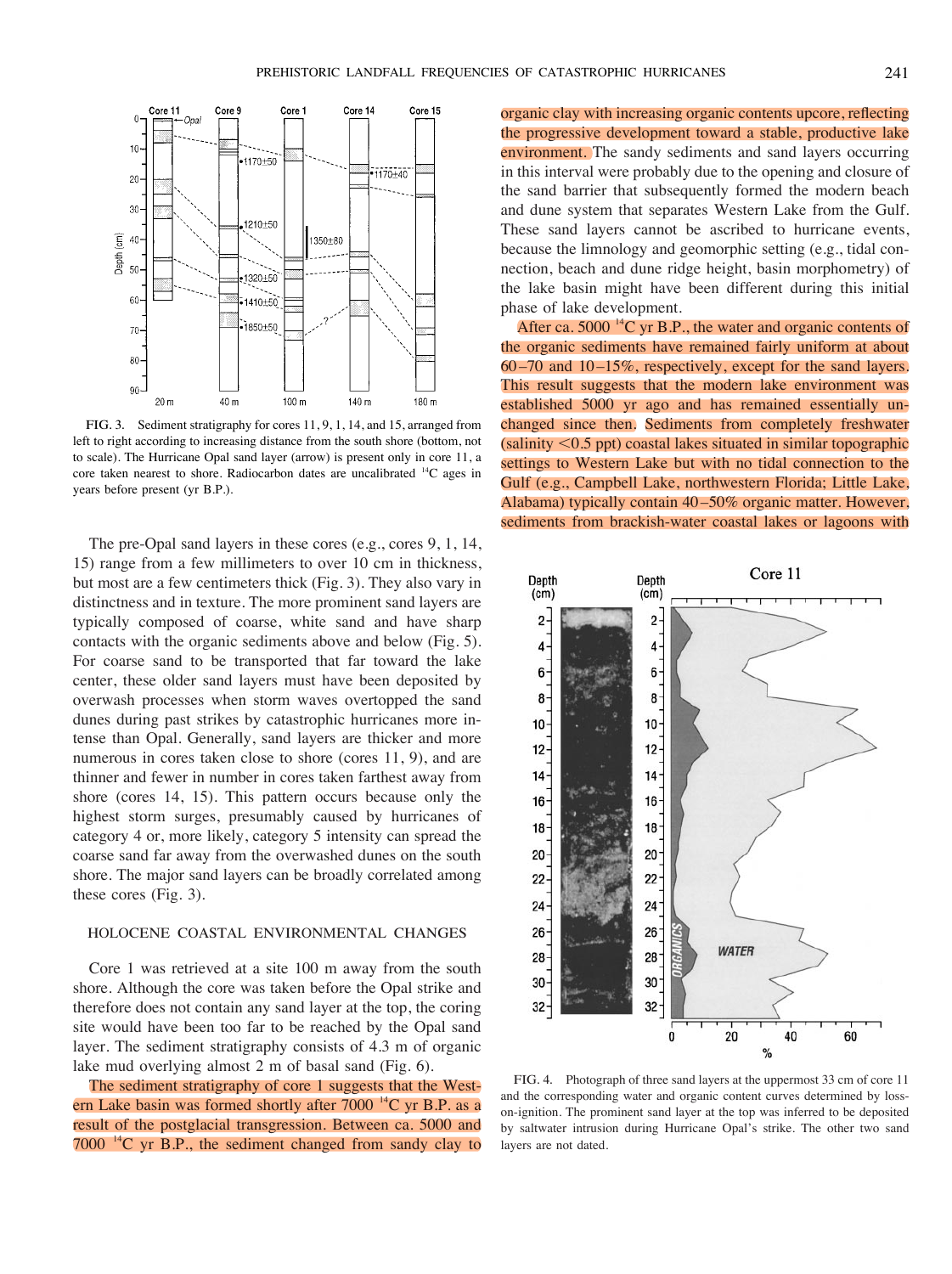

FIG. 5. Photograph of three prominent sand layers in the 50- to 78-cm segment of core 9 and the corresponding water and organic content curves determined by loss-on-ignition. The AMS radiocarbon dates are uncalibrated  $14^{\circ}$ C ages obtained from bulk organic sediments.

more active tidal exchange (e.g., Garden Pond, Horn Island, Mississippi; Terry Cove, Alabama) are typically less organic  $\approx$  15% organic content) and coarser in texture (Liu and Fearn, unpublished data). The rather uniform organic matter contents of the Western Lake sediments at 10 –15% suggest that during the past 5000 yr Western Lake was never a freshwater lake, completely isolated from the Gulf, or significantly more open to the Gulf than it is today. Diatom data confirm these conclusions. Marine and coastal taxa comprise about 75% of the total diatom assemblage throughout the core; brackish taxa average 15%, and freshwater taxa never exceed 5%. Pollen assemblage and concentration data also reveal no significant change in the lake's surrounding vegetation or aquatic environment that might have resulted from a drastic change in the geomorphic or hydrological setting of the Western Lake basin.

# MILLENNIAL-SCALE VARIATIONS IN HURRICANE ACTIVITY

The loss-on-ignition curves reveal a dramatic increase in the frequency and thickness of sand layers occurring between 1400 and 3400  $^{14}$ C yr B.P. (1.6–0.4 m) compared with the previous and subsequent periods (Fig. 6). The eight prominent sand layers and the four less distinct sand layers and lenses, which occur in the upper 1.6 m of the core, are thick (0.5–2.0 cm) and composed of medium to coarse sand. Some layers also contain small shell fragments. Stratigraphic data suggest that 12 catastrophic hurricanes of category 4 or 5 intensity directly struck Western Lake during the past 3400 yr. Remarkably, 11 of these strikes occurred between 1000 and 3400  $^{14}$ C yr B.P., whereas only one occurred after this interval. Catastrophic hurricane landfalls apparently were much more frequent between 1000 and 3400  $^{14}$ C yr B.P. than in the past 1000 yr. The relatively few sand layers present between 1.6 and 3.26 m are distinct but thin  $( $0.2 \text{ cm}$ ). These data suggest that hurricanes affecting$ the Western Lake area were less intense and probably less frequent from 3400 to 5000<sup>-14</sup>C yr B.P. than in the subsequent period.

An alternative explanation for the quiescent period 3400 – 5000  $^{14}$ C yr B.P. is that the dune ridges separating the lake and the Gulf were higher. Consequently, only very high storm surges driven by extremely intense hurricanes could deposit overwash sediments in the lake. No data directly documents the age or geomorphic evolution of the dune ridges in the vicinity of Western Lake (Donoghue and Tanner, 1992; Stapor, 1975). However, we reject this explanation, because the same



FIG. 6. Loss-on-ignition curves showing water content (% wet weight; gray curve) and organic content (% dry weight; black curve) for core 1 from Western Lake. Sand layers are reflected by abrupt drops in percentage water and organic matter. The stratigraphic column shows prominent sand layers (dark horizontal lines) and less prominent sand layers and lenses (light horizontal lines) occurring in the top 1.6 m. The conventional radiocarbon dates are uncalibrated  $^{14}$ C ages determined from bulk organic sediments. Curves were plotted according to radiocarbon timescale in yr B.P. Corresponding depths (cm) in the core are also shown.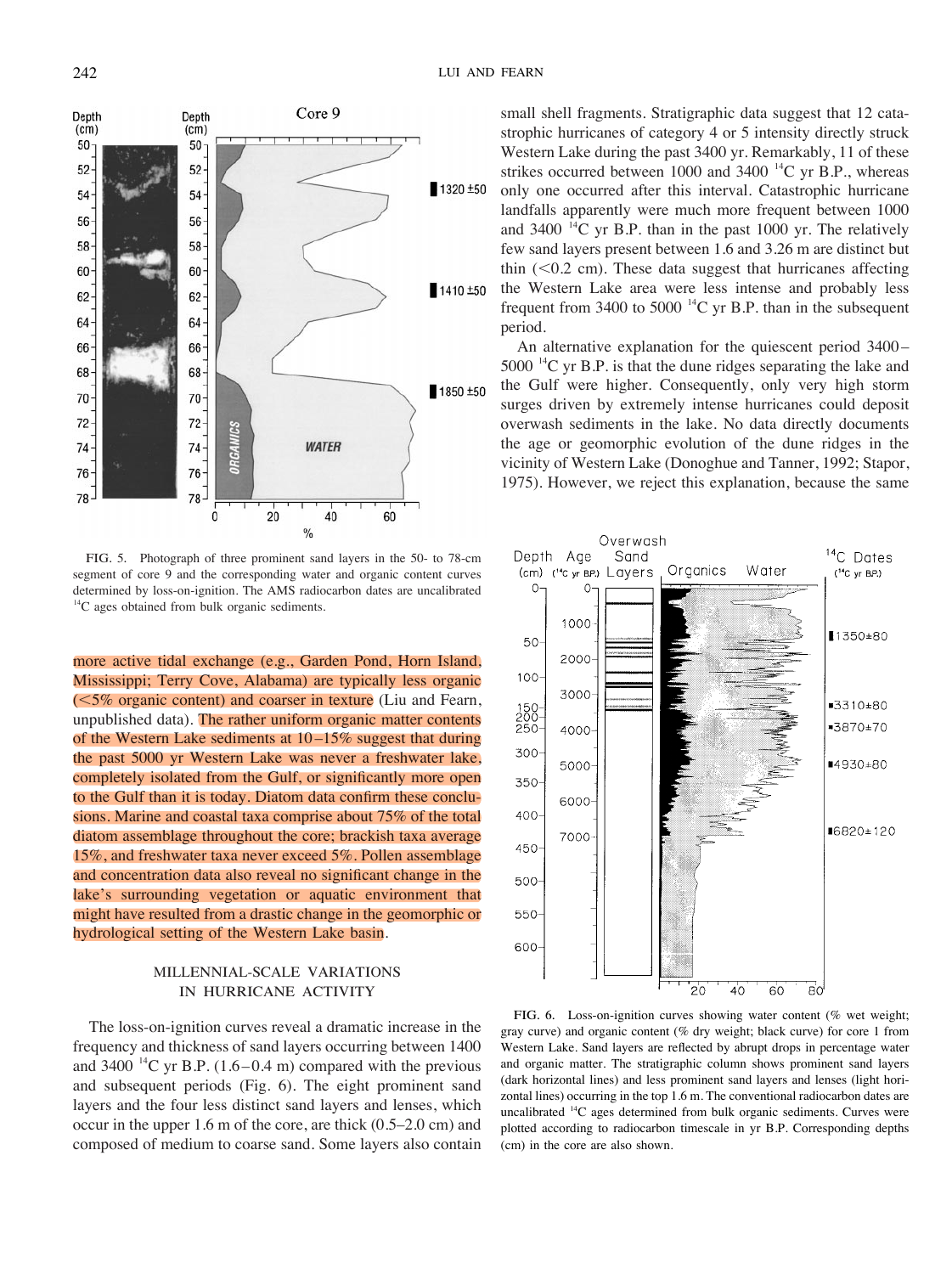pattern of change occurred simultaneously in Lake Shelby. The record from Lake Shelby, which is surrounded by a different system of beach ridges and dunes from that of Western Lake, indicates that sand layers are absent during the interval 3200 –  $4800<sup>14</sup>C$  yr B.P., but at least five prominent layers occur in the past 3200 yr (Liu and Fearn, 1993). There is no reason to expect that the local landforms (such as dune heights) of two lakes 150 km apart should change in the same direction synchronously. Instead, the similarity of the two records implies a regional control that involves large-scale processes, such as sea-level oscillation or climatic change.

Another hypothesis is that the increase in sand layers after  $3400$  yr  $^{14}$ C B.P. was solely caused by a sea-level change. Major discrepancies exist about the chronology and shape of postglacial sea-level curves reconstructed for the northern coast of the Gulf of Mexico (Pirazzoli, 1991). Various researchers have postulated a deceleration of sea-level rise (Wanless and Parkinson, 1989), a leveling of the sea-level curve (Curray, 1965; Nelson and Bray, 1970), and a rapid sea-level rise of 5–6 m (Penland *et al.*, 1987) occurring around 3000– 4000  $^{14}$ C yr B.P. A lower sea level from 3400 to 5000  $^{14}$ C yr B.P. would have increased the distance of the lake from the barrier beach and the sea, thus making it less likely for overwash deposits to reach the site. However, this scenario is deemed unlikely, because the loss-on-ignition curves from core 1 do not show any drastic change in the sedimentary environment before and after  $3400^{14}$ C yr B.P. If the sea level during this period had been lower than the present by 3–5 m, as some sea-level curves suggest (Pirazzoli, 1991), the position of the barrier beach and the dune line would have been at least several hundred meters south of its present position. Such a displacement would have drastically changed the location, size, and morphometry of the lake and would certainly alter the sedimentary environment at the coring site. Even if the location and size of the lake did not change significantly, a lower sea level would decrease the salinity of the lake water. Given sufficiently lowered levels, the basin could have become isolated from the sea and changed into a freshwater lake. No evidence for such limnological change can be found in the sedimentary record. In fact, biogenic silica in the sediment dating to  $3400 - 5000$  <sup>14</sup>C yr B.P. contains numerous Ebridians (*Hermesinum adriaticum*). This dinoflagellate species inhabits warm water with salinities from 10 to 16 ppt- (Hargraves and Miller, 1974). Its abundance implies slightly higher, not lower, salinities than Western Lake has today.

The most likely explanation of the abrupt stratigraphic change above 1.60 m is that there was a remarkable increase in hurricane frequency and intensity affecting the Florida Panhandle and the Gulf Coast after  $3400^{14}$ C yr B.P. as a result of a continental-scale shift in circulation patterns. Based on the chronology of eolian activity and sand dune deposition in the central United States, Forman *et al.* (1995) suggested that during the mid-Holocene thermal maximum (ca.  $6000^{-14}$ C yr B.P.), the jet stream and the Bermuda High were situated to the



FIG. 7. Inferred mean July position of the jet stream, the Bermuda High, and the thermal low at ca. 6000<sup>14</sup>C yr B.P. (A) and 3000<sup>14</sup>C yr B.P. (B) (modified from Forman *et al.,* 1995) and their paleoclimatic implications.

north and northeast of their present positions, respectively. As a result of the anticyclonic flow around the southern and western flanks of the Bermuda High, moist air from the south Atlantic was pumped northward along the Atlantic coast of North America. However, by 3000<sup>14</sup>C yr B.P., Neoglacial cooling had caused the jet stream to shift south and the Bermuda High southwest from their ca.  $6000^{14}$ C yr B.P. positions, thereby pumping more moisture from the Gulf of Mexico and the Caribbean into the central plains of the United States (Forman *et al.,* 1995). The more southwesterly position of the Bermuda High after  $3000^{14}$ C yr B.P. would also result in more hurricanes making landfall on the Gulf of Mexico coast instead of the Atlantic coast (Fig. 7).

Paleoclimatic proxy records from many coastal and continental sites in North America and the Caribbean support this postulated shift in atmospheric as well as oceanic circulation around  $3000 - 3500$  <sup>14</sup>C yr B.P. The strongest evidence comes from Haiti, where an oxygen isotopic record from Lake Mi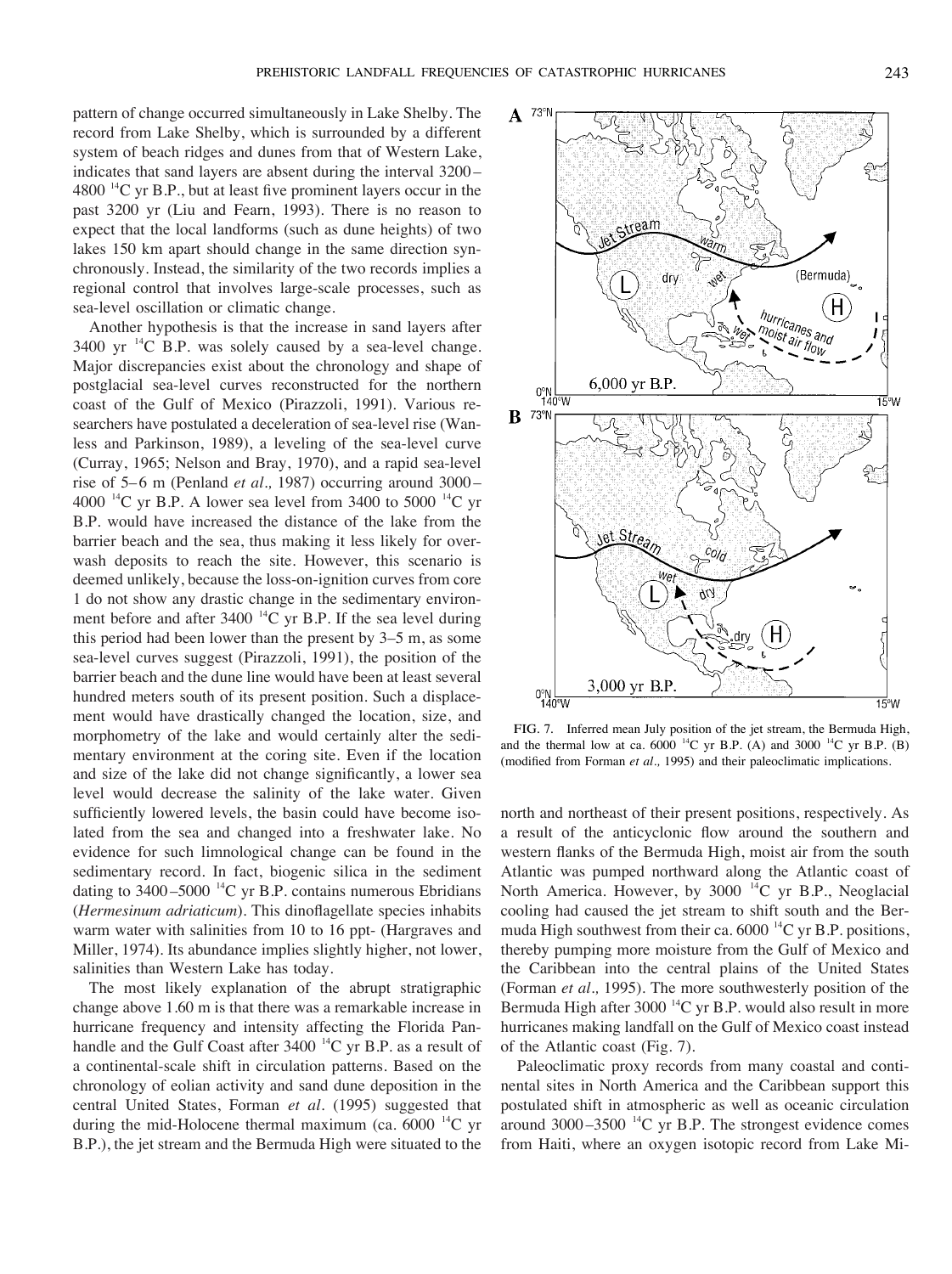ragone indicates an abrupt climatic change toward drier conditions at  $3200^{14}$ C yr B.P. (Hodell *et al.*, 1991). A southwestward shift of the Bermuda High would have brought high pressure and subsiding air closer to the eastern Caribbean, resulting in a drier climate in Haiti. In west-central Texas, geological and paleontological data from the Edwards Plateau suggest that the climate was dry from 2500 to 5000<sup>-14</sup>C yr B.P., changed to humid from 1000 to 2500<sup> $14$ </sup>C yr B.P., and returned to dry conditions again during the past 1000 yr (Blum *et al.,* 1994; Toomey *et al.,* 1993). A fluvial stratigraphic record from the Lower Pecos River basin in southwestern Texas shows that the hydrological regime shifted from one characterized by infrequent but severe floods to one characterized by frequent, moderate floods ca. 3200<sup>14</sup>C yr B.P. (Patten and Dibble, 1982). Further north, Knox (1993) reported that the frequency and magnitude of overbank floods for the upper Mississippi river tributaries increased abruptly after  $3300^{-14}$ C yr B.P. In the Great Plains of the central United States, eolian activity decreased significantly as the climate became more humid after 3000 – 4000 14C yr B.P. (Forman *et al.,* 1995; Dean *et al.,* 1996). Stratigraphic and geomorphic data from the Finger Lakes and elsewhere from eastern North America suggest a change toward drier conditions at the same time (Dwyer *et al.,* 1996; Leigh and Feeney, 1995). Pollen data from eastern Canada and the northeastern United States also indicate significant cooling after  $3000 - 4000$  <sup>14</sup>C yr B.P., consistent with a southward shift of the jet stream and the major vegetation zones (Liu, 1990; Webb *et al.,* 1987).

The abrupt decrease in sand layer frequency after ca. 1000  $^{14}$ C yr B.P. cannot be explained by differences in sea levels, because no significant  $(\pm 1 \text{ m})$  sea-level fluctuation has been documented for the Gulf of Mexico during this interval (Pirazzoli, 1991). The sediment-stratigraphic change also predates any minor sea-level fall that may have been attributable to the Little Ice Age (Tanner, 1992; van de Plassche *et al.,* 1998). Remarkably, stratigraphic evidence from Elk Lake, northwestern Minnesota (Dean *et al.,* 1996), and the High Plains (Madole, 1994; Forman *et al.,* 1995) suggests renewed eolian activities and dune reactivation during the past 1000 yr. Abrupt channel trenching and floodplain incision or abandonment in the southern Great Plains also signaled a regional climatic change from moist to dry conditions after  $1000^{-14}$ C yr B.P. (Hall, 1990; Blum *et al.,* 1994). It is reasonable to infer that the renewed aridity in the midcontinent and reduced catastrophic hurricane landfalls in the Gulf Coast during the past millennium were both due to a northeastward shift of the Bermuda High as part of an atmospheric circulation change.

## **CONCLUSIONS**

No catastrophic hurricane of category 4 or 5 intensity has made landfall in the Western Lake area during the last 130 yr of documentary record, but the sediment stratigraphic data suggest that 12 such hurricanes directly struck Western Lake

during the past 3400 yr, yielding a long-term frequency of approximately one hurricane every 280 yr. Therefore, the Florida Panhandle on average has a 0.36% probability of being struck by a catastrophic hurricane of category 4 or 5 intensity in any particular year. This estimate is higher than the 0.16% annual probability (i.e., once every 600 yr) derived from the Lake Shelby record in coastal Alabama (Liu and Fearn, 1993). However, the Lake Shelby record is a minimum estimate, because only the most distinct and prominent sand layers were included in this reconstruction. The Lake Shelby estimate would have been 0.34% (11 strikes in 3200 yr), much closer to that of Western Lake, if all the sand layers had been counted in the probability calculation (Liu and Fearn, 2000).

More importantly, the Western Lake record reveals that significant variability in landfall probabilities occurs at the millennial timescale. During the past 5000 yr, the frequency of catastrophic hurricane landfalls on the northeastern Gulf Coast was low between 3400 and 5000  $^{14}$ C yr B.P. and since 1000  $^{14}$ C yr B.P., but increased dramatically between 1000 and 3400  $^{14}$ C yr B.P. During the "hyperactive" period of  $1000-3400$  <sup>14</sup>C yr B.P., especially in the first millennium A.D. (ca. 1000 –2000  $^{14}$ C yr B.P.), catastrophic hurricanes directly struck the Western Lake area about five times per 1000 yr, hence with a landfall probability of ca. 0.5% per yr. By contrast, the annual landfall probability for the recent, more quiescent, millennium is only about 0.1%.

The intermillennial variability in catastrophic hurricane landfalls documented in this study has significant paleoclimatic as well as practical implications. Current estimates of landfall probabilities, including the traditional actuarial approach of risk assessment used by insurance companies and policy markers, are based on the instrumental record that spans no more than 130 yr and contains few catastrophic hurricane strikes (Michaels *et al.,* 1997; Pielke and Pielke, 1997). The Western Lake data demonstrate that, like other paleoclimatic proxy records that reveal "warm climate surprises" (Overpeck, 1996), paleohurricane records from the past century or even the past millennium are not long enough to capture the full range of variability of catastrophic hurricane activities inherent in the Holocene climatic regime. If future climatic changes, whether or not related to the anticipated greenhouse warming, lead to a return of a "hyperactive" hurricane regime characteristic of the first millennium A.D., then the northeastern Gulf Coast is expected to experience a dramatic increase in the frequency of strikes by catastrophic hurricanes.

#### ACKNOWLEDGMENTS

This research was funded by the Risk Prediction Initiative (RPI) of the Bermuda Biological Station for Research (RPI-96-015) and by the National Science Foundation (Grants SES-8922033, SES-9122058). We thank C. Shen, X. Zhou, Z. Yao, J. Englett, E. Wilson, H. Peele, L. Pace, and L. Tang for assistance in the field and in laboratory work; M. Eggart and C. Shen for cartographic assistance; and J. Bente and the staff of Grayton Beach State Park